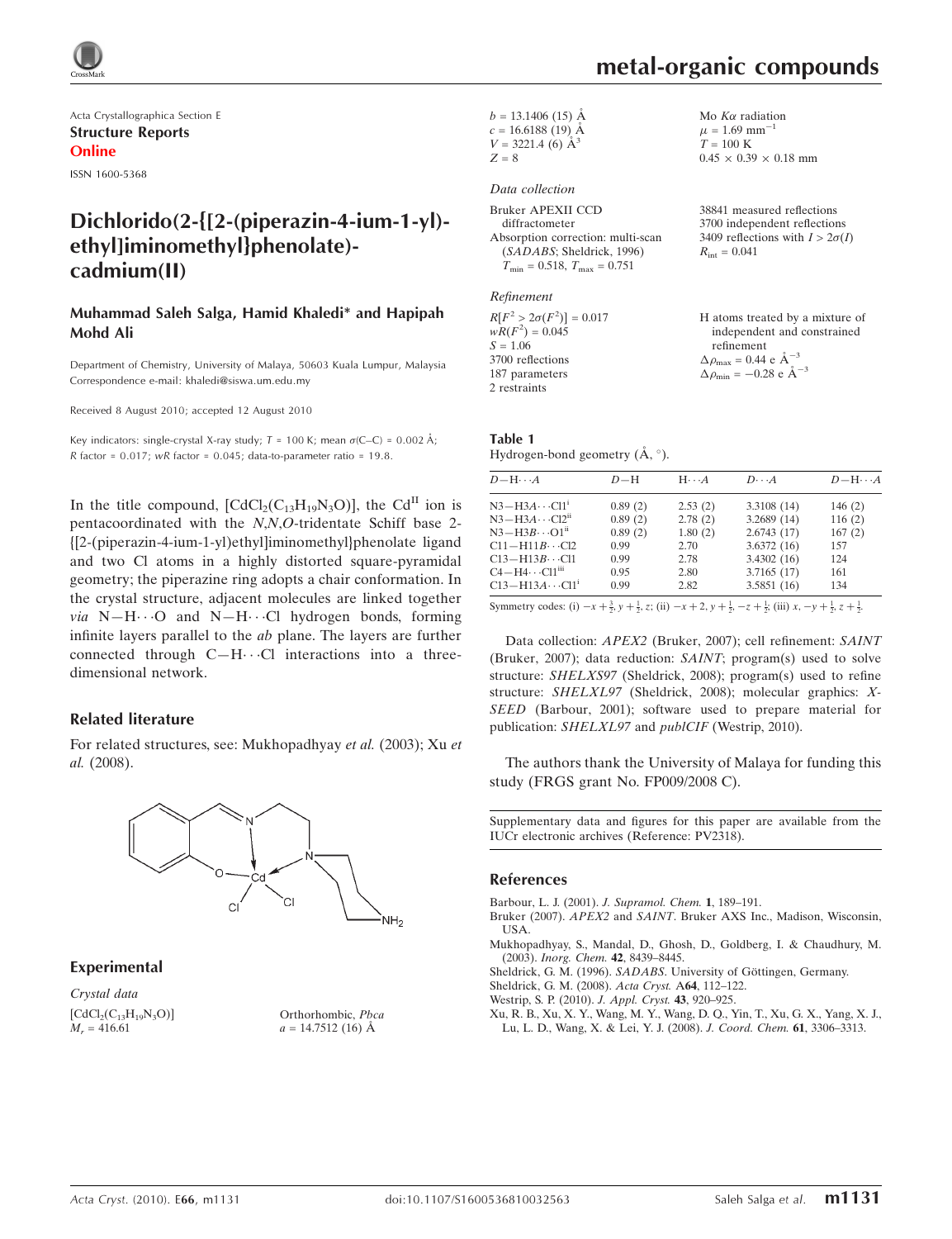# **supporting information**

*Acta Cryst.* (2010). E**66**, m1131 [https://doi.org/10.1107/S1600536810032563]

**Dichlorido(2-{[2-(piperazin-4-ium-1-yl)ethyl]iminomethyl} phenolate)cadmium(II)**

# **Muhammad Saleh Salga, Hamid Khaledi and Hapipah Mohd Ali**

# **S1. Comment**

The title compound is a cadmium (II) complex of the Schiff base ligand, 1-(2-salicylaldiminoethyl)piperazine. The piperazinyl arm of the ligand can, in principle, have both boat and chair conformations that makes the molecule to display ambidentate coordination behavior. The ligand has been shown to act as a tetradentate or tridentate chelate with nickel(II) ions, depending on the piperazine ring conformation (Mukhopadhyay *et al.*, 2003). In the title complex, the piperazine ring adopts the chair conformation and the ligand is bound to the metal ion in a NNO-tridentate fashion. The cadmium(II) atom is penta-coordinated by the Schiff base ligand and two chloride atoms in a highly distorted square planar geometry (index  $\tau$  = 0.38). The piperzaine nitrogen atom, N3, which stays away from coordination, is protonated, implying the zwitterionic nature of the complex. In the crystal structure, intermolecular N—H···O, N—H···Cl and C—H···Cl hydrogen bonds connect the adjacent molecules into infinite three-dimensional network (Fig. 2). Morever, intramolecular C— H···Cl hydrogen bondings are observed. The crystal structure contains void spaces with the size of 199 Å<sup>-3</sup> (6.2% of the cell volume) within which there is no evidence for included solvent.

## **S2. Experimental**

The Schiff base ligand was prepared following the procedure reported previously (Mukhopadhyay *et al.*, 2003). The cadmium (II) complex was synthesized by treatment of the ligand (0.233 g, 1 mmol) with cadmium (II) chloride (0.183 g, 1 mmol) in ethanol (20 ml). The mixture was stirred at room temperature for 10 min and then set aside for a few days whereupon the yellow crystals of the title compound were obtained.

## **S3. Refinement**

The C-bound hydrogen atoms were placed at idealized positions  $(C-H = 0.95-0.99 \text{ Å})$  and were treated as riding on their parent atoms. The N-bound hydrogen atoms were located in a difference Fourier map and refined with distance restraint of N—H 0.88 (2) Å. The *U*iso(H) were allowed at 1.2*U*eq(C) or 1.5*U*eq(N). The final difference map was essentially featurless.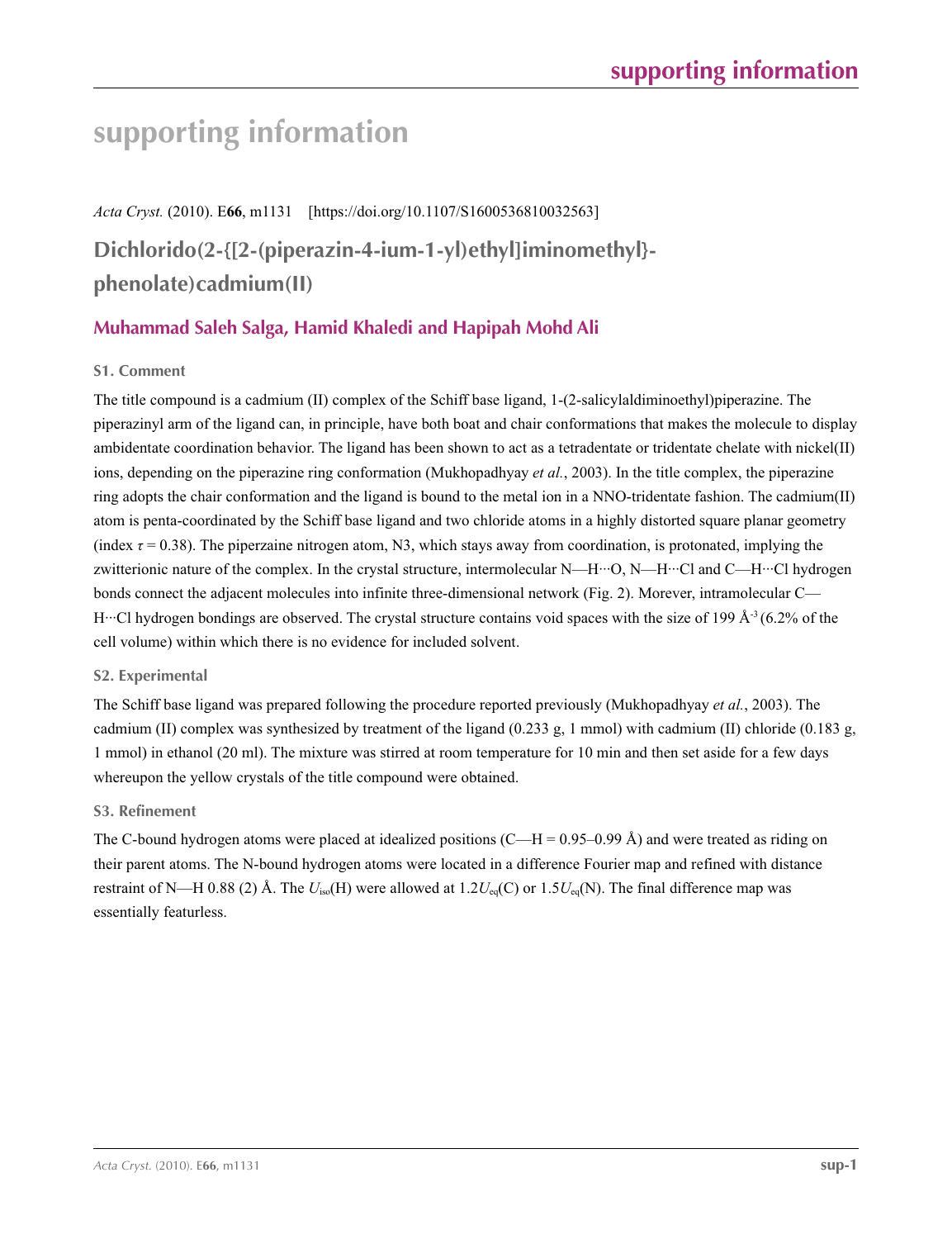

# **Figure 1**

Displacement ellipsoid plot of the title compound at the 50% probability level. H atoms are drawn as spheres of arbitrary radius.



## **Figure 2**

Unit-cell packing of the title compound, viewed down the *b* axis, showing the hydrogen-bonded polymeric network. H atoms not involved in hydrogen bonds have been omitted for clarity.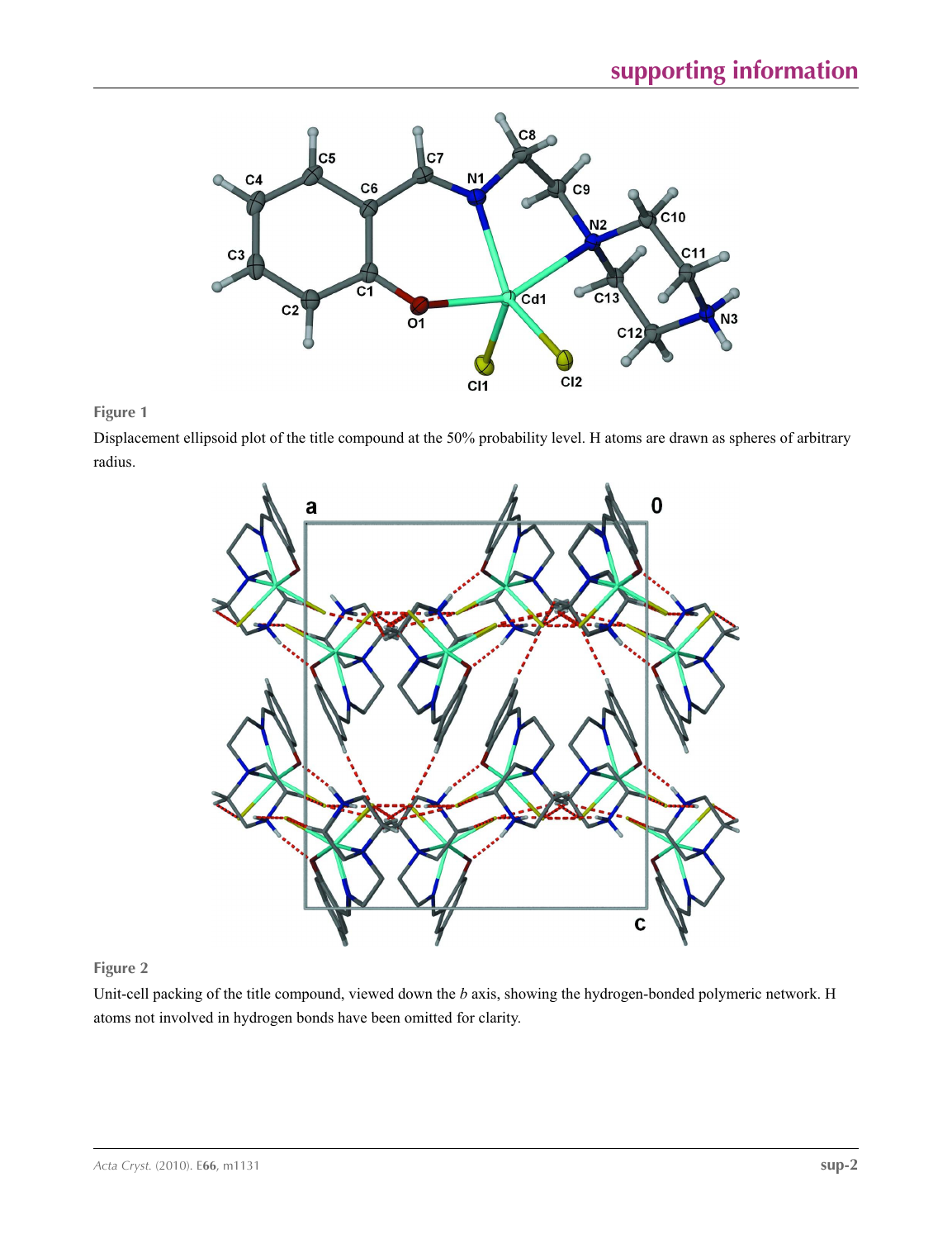**Dichlorido(2-{[2-(piperazin-4-ium-1-yl)ethyl]iminomethyl}phenolate)cadmium(II)** 

 $F(000) = 1664$  $D_x = 1.718$  Mg m<sup>-3</sup>

 $\theta$  = 2.4–31.3°  $\mu$  = 1.69 mm<sup>-1</sup>  $T = 100 \text{ K}$ Block, yellow

 $R_{\text{int}} = 0.041$ 

 $h = -19 \rightarrow 19$  $k = -17 \rightarrow 17$ *l* = −21→21

 $0.45 \times 0.39 \times 0.18$  mm

 $\theta_{\text{max}} = 27.5^{\circ}, \theta_{\text{min}} = 2.4^{\circ}$ 

38841 measured reflections 3700 independent reflections 3409 reflections with  $I > 2\sigma(I)$ 

Mo *Kα* radiation, *λ* = 0.71073 Å Cell parameters from 9877 reflections

#### *Crystal data*

 $[CdCl<sub>2</sub>(C<sub>13</sub>H<sub>19</sub>N<sub>3</sub>O)]$  $M_r = 416.61$ Orthorhombic, *Pbca* Hall symbol: -P 2ac 2ab  $a = 14.7512(16)$  Å  $b = 13.1406(15)$  Å  $c = 16.6188(19)$  Å  $V = 3221.4$  (6)  $\AA$ <sup>3</sup>  $Z = 8$ 

#### *Data collection*

| Bruker APEXII CCD                        |
|------------------------------------------|
| diffractometer                           |
| Radiation source: fine-focus sealed tube |
| Graphite monochromator                   |
| $\varphi$ and $\omega$ scans             |
| Absorption correction: multi-scan        |
| (SADABS; Sheldrick, 1996)                |
| $T_{\min}$ = 0.518, $T_{\max}$ = 0.751   |

### *Refinement*

| 1000000000000                                   |                                                    |
|-------------------------------------------------|----------------------------------------------------|
| Refinement on $F^2$                             | Secondary atom site location: difference Fourier   |
| Least-squares matrix: full                      | map                                                |
| $R[F^2 > 2\sigma(F^2)] = 0.017$                 | Hydrogen site location: inferred from              |
| $wR(F^2) = 0.045$                               | neighbouring sites                                 |
| $S = 1.06$                                      | H atoms treated by a mixture of independent        |
| 3700 reflections                                | and constrained refinement                         |
| 187 parameters                                  | $w = 1/[\sigma^2(F_0^2) + (0.0187P)^2 + 2.1332P]$  |
| 2 restraints                                    | where $P = (F_o^2 + 2F_c^2)/3$                     |
| Primary atom site location: structure-invariant | $(\Delta/\sigma)_{\text{max}} = 0.002$             |
| direct methods                                  | $\Delta\rho_{\text{max}} = 0.44$ e Å <sup>-3</sup> |
|                                                 | $\Delta\rho_{\rm min} = -0.28$ e Å <sup>-3</sup>   |

#### *Special details*

**Geometry**. All e.s.d.'s (except the e.s.d. in the dihedral angle between two l.s. planes) are estimated using the full covariance matrix. The cell e.s.d.'s are taken into account individually in the estimation of e.s.d.'s in distances, angles and torsion angles; correlations between e.s.d.'s in cell parameters are only used when they are defined by crystal symmetry. An approximate (isotropic) treatment of cell e.s.d.'s is used for estimating e.s.d.'s involving l.s. planes. **Refinement**. Refinement of  $F^2$  against ALL reflections. The weighted *R*-factor  $wR$  and goodness of fit *S* are based on  $F^2$ , conventional *R*-factors *R* are based on *F*, with *F* set to zero for negative  $F^2$ . The threshold expression of  $F^2 > \sigma(F^2)$  is used only for calculating *R*-factors(gt) *etc*. and is not relevant to the choice of reflections for refinement. *R*-factors based on *F*<sup>2</sup> are statistically about twice as large as those based on *F*, and *R*- factors based on ALL data will be even larger.

*Fractional atomic coordinates and isotropic or equivalent isotropic displacement parameters (Å2 )*

|                 | $\mathcal{X}$ |             |             | $U_{\rm iso}*/U_{\rm eq}$ |  |
|-----------------|---------------|-------------|-------------|---------------------------|--|
| Cd1             | 0.915609(7)   | 0.521115(8) | 0.335271(6) | 0.01335(4)                |  |
| C <sub>11</sub> | 0.80478(3)    | 0.46142(3)  | 0.23256(2)  | 0.02000(8)                |  |
| Cl <sub>2</sub> | 1.05575(2)    | 0.57074(3)  | 0.26583(2)  | 0.01803(8)                |  |
| O <sub>1</sub>  | 0.98159(7)    | 0.37354(9)  | 0.37625(7)  | 0.0192(2)                 |  |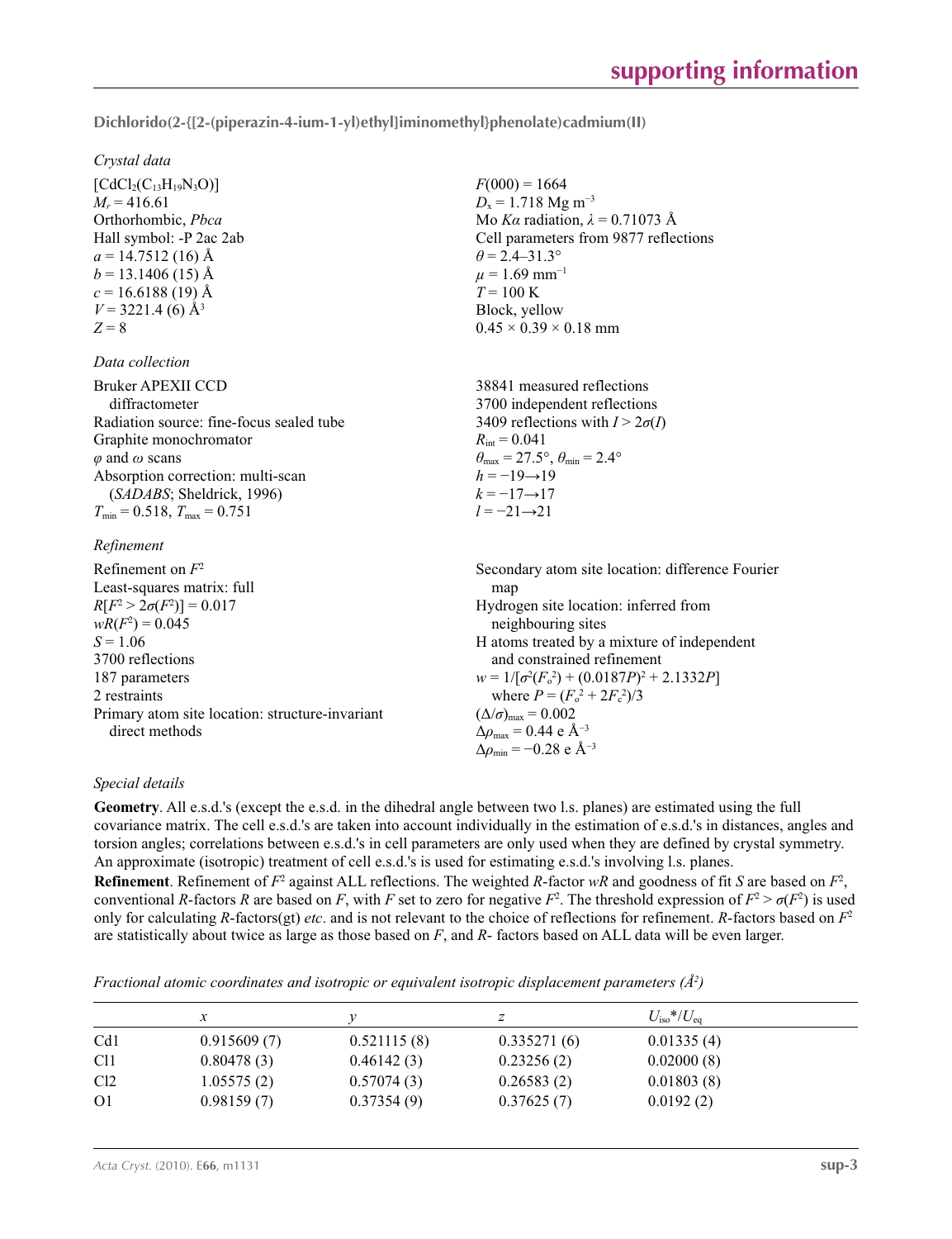| N1                | 0.87369(9)  | 0.52146(10) | 0.46665(8)  | 0.0162(3) |
|-------------------|-------------|-------------|-------------|-----------|
| N <sub>2</sub>    | 0.83315(8)  | 0.68754(10) | 0.35360(8)  | 0.0139(2) |
| N <sub>3</sub>    | 0.88695(9)  | 0.83051(10) | 0.22922(8)  | 0.0149(2) |
| H <sub>3</sub> A  | 0.8533(12)  | 0.8859(13)  | 0.2359(11)  | $0.022*$  |
| H3B               | 0.9244(12)  | 0.8437(16)  | 0.1887(11)  | $0.022*$  |
| C1                | 0.95272(10) | 0.31114(12) | 0.43163(9)  | 0.0169(3) |
| C2                | 0.96780(11) | 0.20498(12) | 0.42363(10) | 0.0195(3) |
| H2                | 0.9967      | 0.1802      | 0.3765      | $0.023*$  |
| C <sub>3</sub>    | 0.94174(11) | 0.13662(13) | 0.48221(10) | 0.0220(3) |
| H <sub>3</sub>    | 0.9523      | 0.0660      | 0.4742      | $0.026*$  |
| C4                | 0.90004(11) | 0.16929(13) | 0.55317(10) | 0.0213(3) |
| H <sub>4</sub>    | 0.8837      | 0.1221      | 0.5940      | $0.026*$  |
| C <sub>5</sub>    | 0.88317(10) | 0.27220(13) | 0.56245(9)  | 0.0194(3) |
| H <sub>5</sub>    | 0.8550      | 0.2953      | 0.6105      | $0.023*$  |
| C6                | 0.90643(10) | 0.34411(12) | 0.50271(9)  | 0.0167(3) |
| C7                | 0.87494(10) | 0.44702(13) | 0.51703(9)  | 0.0172(3) |
| H7                | 0.8527      | 0.4611      | 0.5695      | $0.021*$  |
| C8                | 0.83000(10) | 0.61616(12) | 0.49269(9)  | 0.0178(3) |
| H <sub>8</sub> A  | 0.8766      | 0.6657      | 0.5100      | $0.021*$  |
| H8B               | 0.7895      | 0.6024      | 0.5389      | $0.021*$  |
| C9                | 0.77532(10) | 0.66006(12) | 0.42318(9)  | 0.0172(3) |
| H <sub>9</sub> A  | 0.7296      | 0.6095      | 0.4058      | $0.021*$  |
| H9B               | 0.7426      | 0.7214      | 0.4419      | $0.021*$  |
| C10               | 0.88602(10) | 0.77994(12) | 0.37278(9)  | 0.0164(3) |
| H10A              | 0.9254      | 0.7662      | 0.4198      | $0.020*$  |
| H10B              | 0.8440      | 0.8357      | 0.3874      | $0.020*$  |
| C11               | 0.94408(10) | 0.81319(12) | 0.30220(9)  | 0.0158(3) |
| H11A              | 0.9765      | 0.8768      | 0.3162      | $0.019*$  |
| H11B              | 0.9899      | 0.7602      | 0.2906      | $0.019*$  |
| C12               | 0.82875(10) | 0.74064(12) | 0.21146(9)  | 0.0166(3) |
| H12A              | 0.8674      | 0.6825      | 0.1954      | $0.020*$  |
| H12B              | 0.7878      | 0.7567      | 0.1660      | $0.020*$  |
| C13               | 0.77292(10) | 0.71146(12) | 0.28467(9)  | 0.0158(3) |
| H <sub>13</sub> A | 0.7321      | 0.7684      | 0.2992      | $0.019*$  |
| H13B              | 0.7350      | 0.6514      | 0.2719      | $0.019*$  |
|                   |             |             |             |           |

*Atomic displacement parameters (Å2 )*

|                 | $U^{11}$    | $L^{22}$    | $U^{33}$    | $U^{12}$       | $I^{13}$       | $U^{23}$       |
|-----------------|-------------|-------------|-------------|----------------|----------------|----------------|
| Cd <sub>1</sub> | 0.01279(7)  | 0.01314(7)  | 0.01412(7)  | 0.00111(4)     | 0.00214(4)     | 0.00129(4)     |
| C <sub>11</sub> | 0.01838(18) | 0.01817(18) | 0.02346(19) | $-0.00298(14)$ | $-0.00124(14)$ | $-0.00369(14)$ |
| Cl2             | 0.01453(16) | 0.01461(17) | 0.02495(19) | $-0.00003(13)$ | 0.00517(14)    | 0.00176(14)    |
| O <sub>1</sub>  | 0.0201(5)   | 0.0189(5)   | 0.0186(5)   | 0.0057(4)      | 0.0045(4)      | 0.0040(4)      |
| N1              | 0.0132(6)   | 0.0189(7)   | 0.0164(6)   | 0.0015(5)      | 0.0010(5)      | $-0.0002(5)$   |
| N <sub>2</sub>  | 0.0117(6)   | 0.0146(6)   | 0.0153(6)   | $-0.0007(5)$   | 0.0005(5)      | 0.0009(5)      |
| N <sub>3</sub>  | 0.0153(6)   | 0.0127(6)   | 0.0166(6)   | $-0.0006(5)$   | 0.0005(5)      | 0.0007(5)      |
| C <sub>1</sub>  | 0.0134(7)   | 0.0180(7)   | 0.0192(7)   | 0.0003(6)      | $-0.0030(6)$   | 0.0024(6)      |
| C2              | 0.0174(7)   | 0.0190(8)   | 0.0222(8)   | 0.0013(6)      | $-0.0020(6)$   | 0.0017(6)      |
|                 |             |             |             |                |                |                |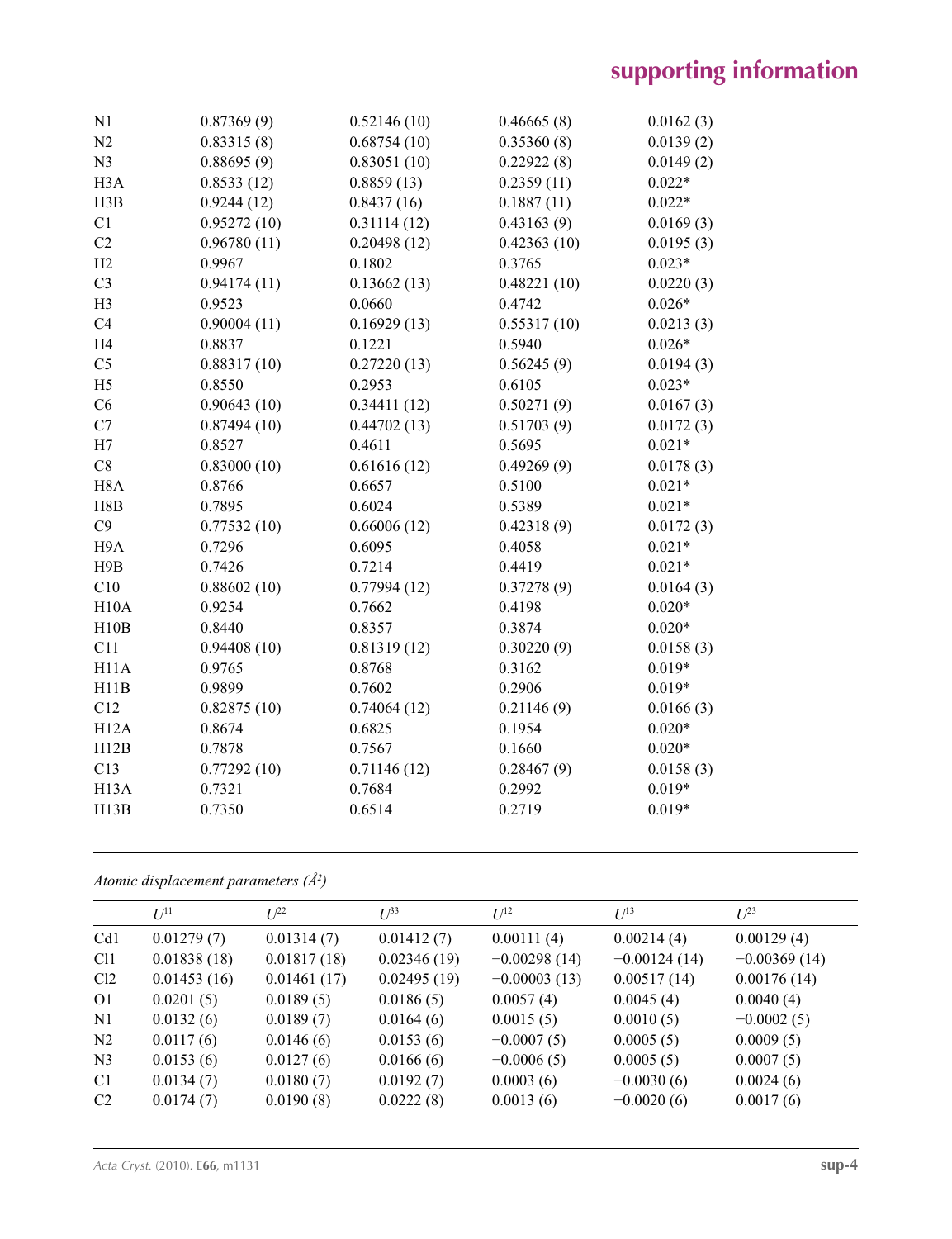# **supporting information**

| C <sub>3</sub> | 0.0178(7) | 0.0175(8) | 0.0306(9) | $-0.0017(6)$ | $-0.0083(6)$ | 0.0054(7)    |  |
|----------------|-----------|-----------|-----------|--------------|--------------|--------------|--|
| C <sub>4</sub> | 0.0167(7) | 0.0244(8) | 0.0229(8) | $-0.0052(6)$ | $-0.0065(6)$ | 0.0098(7)    |  |
| C <sub>5</sub> | 0.0147(7) | 0.0273(8) | 0.0161(7) | $-0.0045(6)$ | $-0.0034(6)$ | 0.0050(6)    |  |
| C <sub>6</sub> | 0.0143(7) | 0.0198(8) | 0.0158(7) | $-0.0019(6)$ | $-0.0024(6)$ | 0.0034(6)    |  |
| C7             | 0.0128(7) | 0.0241(8) | 0.0147(7) | $-0.0013(6)$ | 0.0000(5)    | 0.0003(6)    |  |
| C8             | 0.0183(7) | 0.0195(7) | 0.0156(7) | 0.0017(6)    | 0.0035(6)    | $-0.0006(6)$ |  |
| C9             | 0.0139(7) | 0.0179(7) | 0.0198(7) | 0.0011(6)    | 0.0040(6)    | 0.0009(6)    |  |
| C10            | 0.0153(7) | 0.0168(7) | 0.0172(7) | $-0.0021(6)$ | 0.0004(6)    | $-0.0023(6)$ |  |
| C11            | 0.0139(7) | 0.0155(7) | 0.0179(7) | $-0.0019(6)$ | $-0.0009(6)$ | 0.0003(6)    |  |
| C12            | 0.0164(7) | 0.0157(7) | 0.0177(7) | $-0.0023(6)$ | $-0.0025(6)$ | $-0.0004(6)$ |  |
| C13            | 0.0124(7) | 0.0157(7) | 0.0192(7) | $-0.0007(5)$ | $-0.0020(6)$ | 0.0009(6)    |  |
|                |           |           |           |              |              |              |  |

*Geometric parameters (Å, º)*

| $Cd1 - N1$        | 2.2693(13)  | $C4 - C5$        | 1.384(2)   |
|-------------------|-------------|------------------|------------|
| $Cd1 - O1$        | 2.2740(11)  | $C4 - H4$        | 0.9500     |
| $Cd1 - C12$       | 2.4557(4)   | $C5-C6$          | 1.413(2)   |
| $Cd1 - Cl1$       | 2.4904(4)   | $C5 - H5$        | 0.9500     |
| $Cd1 - N2$        | 2.5209(13)  | $C6-C7$          | 1.450(2)   |
| $O1 - C1$         | 1.3042(19)  | $C7 - H7$        | 0.9500     |
| $N1 - C7$         | 1.288(2)    | $C8-C9$          | 1.522(2)   |
| $N1 - C8$         | 1.4667(19)  | $C8 - H8A$       | 0.9900     |
| $N2 - C10$        | 1.4779(19)  | $C8 - H8B$       | 0.9900     |
| $N2-C9$           | 1.4816(19)  | $C9 - H9A$       | 0.9900     |
| $N2 - C13$        | 1.4833(19)  | $C9 - H9B$       | 0.9900     |
| $N3 - C12$        | 1.4897(19)  | $C10 - C11$      | 1.517(2)   |
| $N3 - C11$        | 1.4943(19)  | $C10 - H10A$     | 0.9900     |
| $N3 - H3A$        | 0.889(15)   | $C10 - H10B$     | 0.9900     |
| $N3 - H3B$        | 0.887(15)   | $C11 - H11A$     | 0.9900     |
| $C1 - C2$         | 1.419(2)    | $C11 - H11B$     | 0.9900     |
| $C1-C6$           | 1.432(2)    | $C12 - C13$      | 1.518(2)   |
| $C2-C3$           | 1.379(2)    | $C12 - H12A$     | 0.9900     |
| $C2-H2$           | 0.9500      | $C12 - H12B$     | 0.9900     |
| $C3-C4$           | 1.398(3)    | $C13 - H13A$     | 0.9900     |
| $C3-H3$           | 0.9500      | $C13 - H13B$     | 0.9900     |
| $N1 - Cd1 - O1$   | 80.22(4)    | $C5-C6-C7$       | 115.51(14) |
| $N1 - Cd1 - Cl2$  | 132.92(3)   | $C1-C6-C7$       | 124.80(14) |
| $O1 - Cd1 - Cl2$  | 90.39(3)    | $N1-C7-C6$       | 127.33(14) |
| $N1 - Cd1 - Cl1$  | 118.77(3)   | $N1 - C7 - H7$   | 116.3      |
| $O1 - Cd1 - Cl1$  | 102.57(3)   | $C6-C7-H7$       | 116.3      |
| $Cl2 - Cd1 - Cl1$ | 108.309(15) | $N1 - C8 - C9$   | 109.30(12) |
| $N1 - Cd1 - N2$   | 75.55(4)    | $N1-C8-H8A$      | 109.8      |
| $O1 - Cd1 - N2$   | 155.52(4)   | $C9-C8-H8A$      | 109.8      |
| $Cl2 - Cd1 - N2$  | 103.45(3)   | $N1-C8 - H8B$    | 109.8      |
| $Cl1 - Cd1 - N2$  | 92.25(3)    | $C9 - C8 - H8B$  | 109.8      |
| $Cl$ -Ol-Cdl      | 127.43(9)   | $H8A - C8 - H8B$ | 108.3      |
| $C7 - N1 - C8$    | 117.32(13)  | $N2 - C9 - C8$   | 112.31(12) |